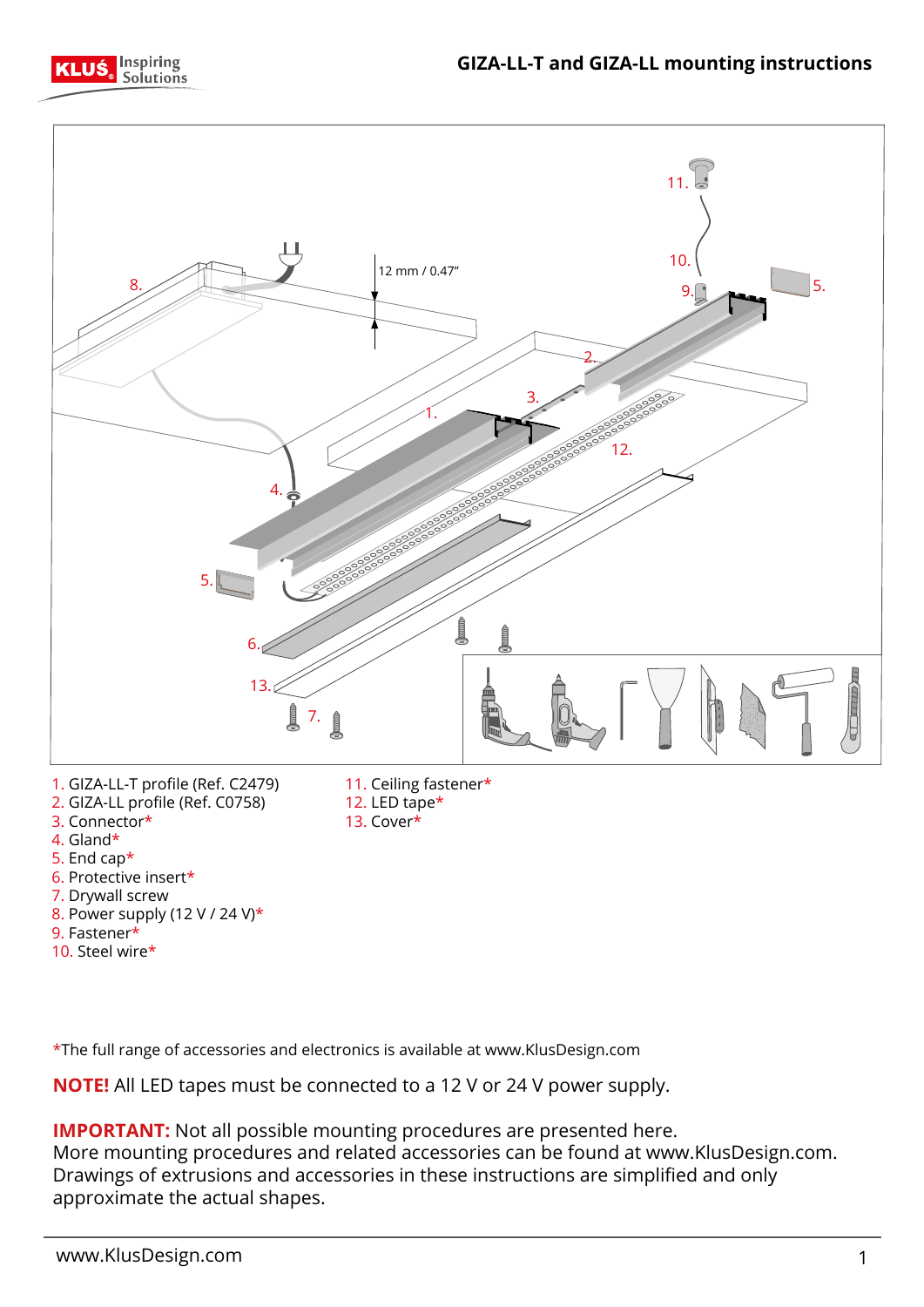

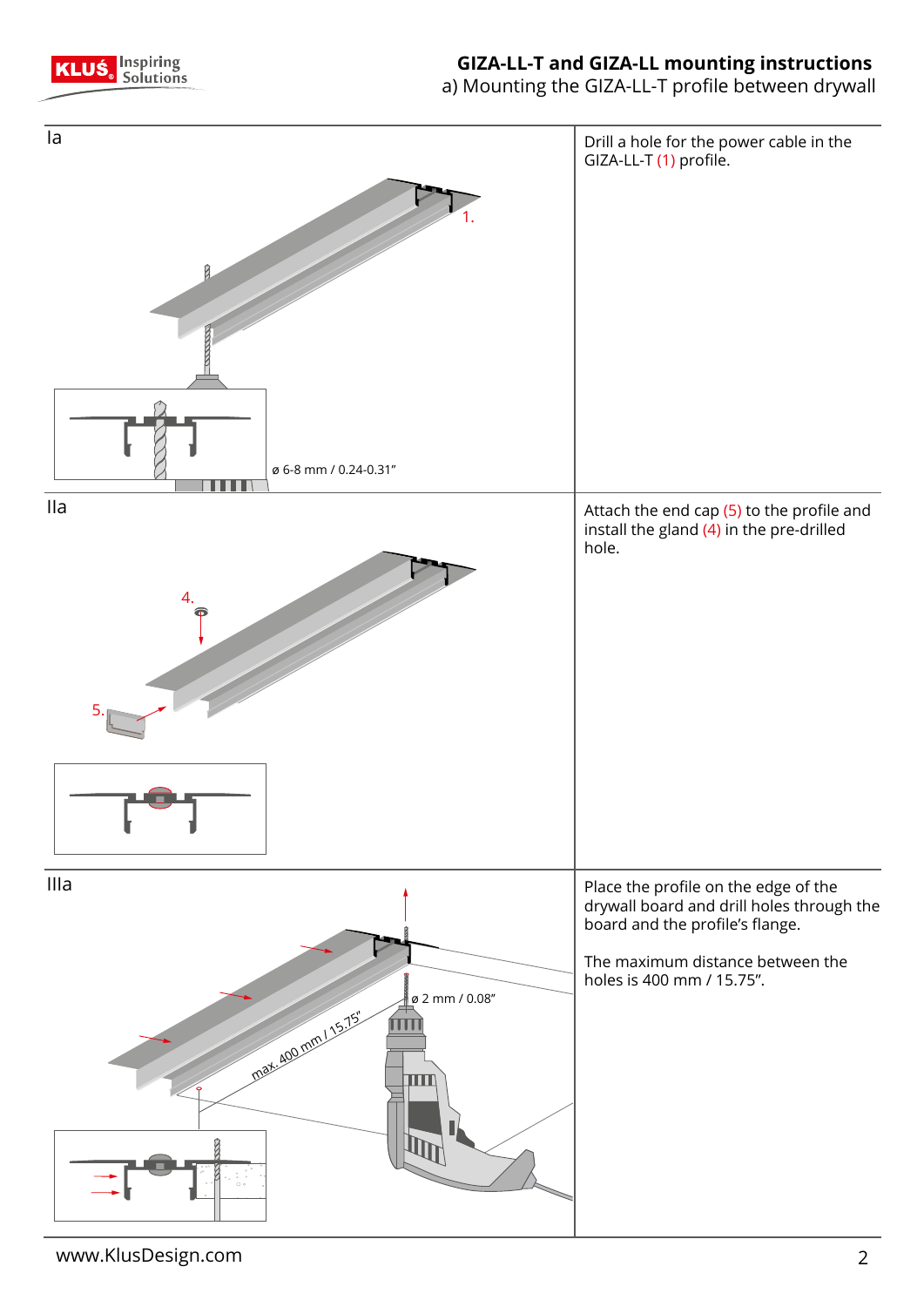

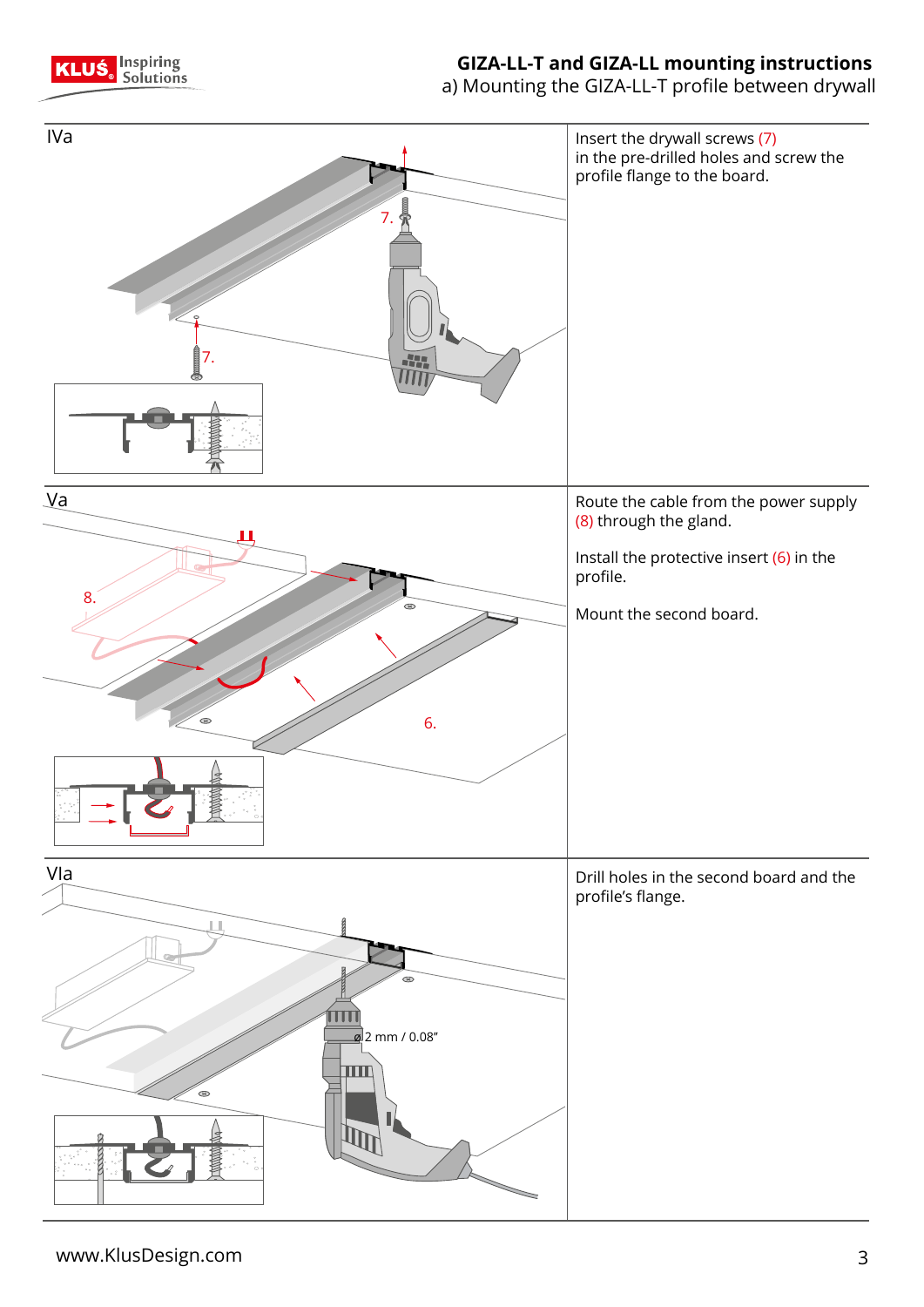

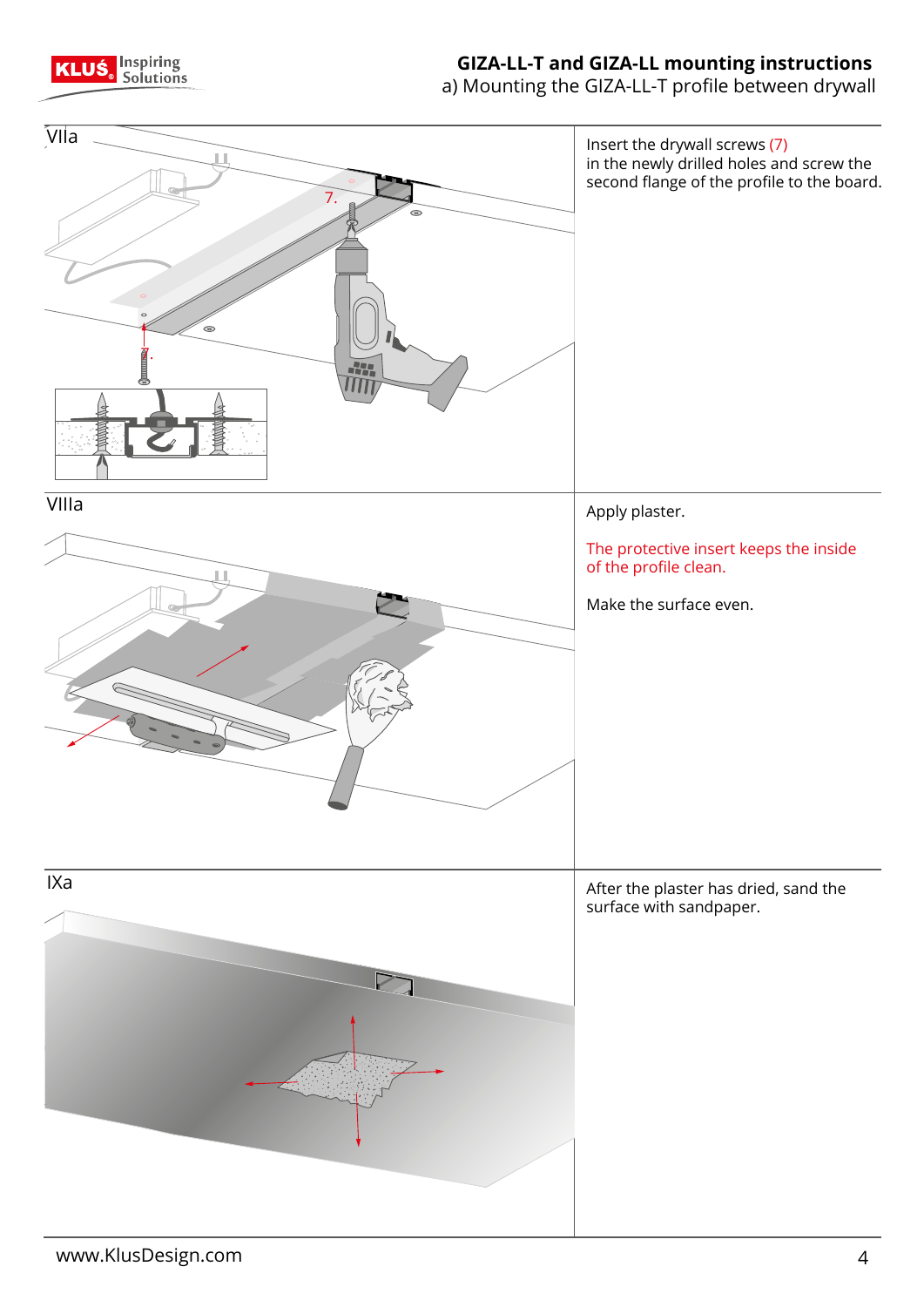

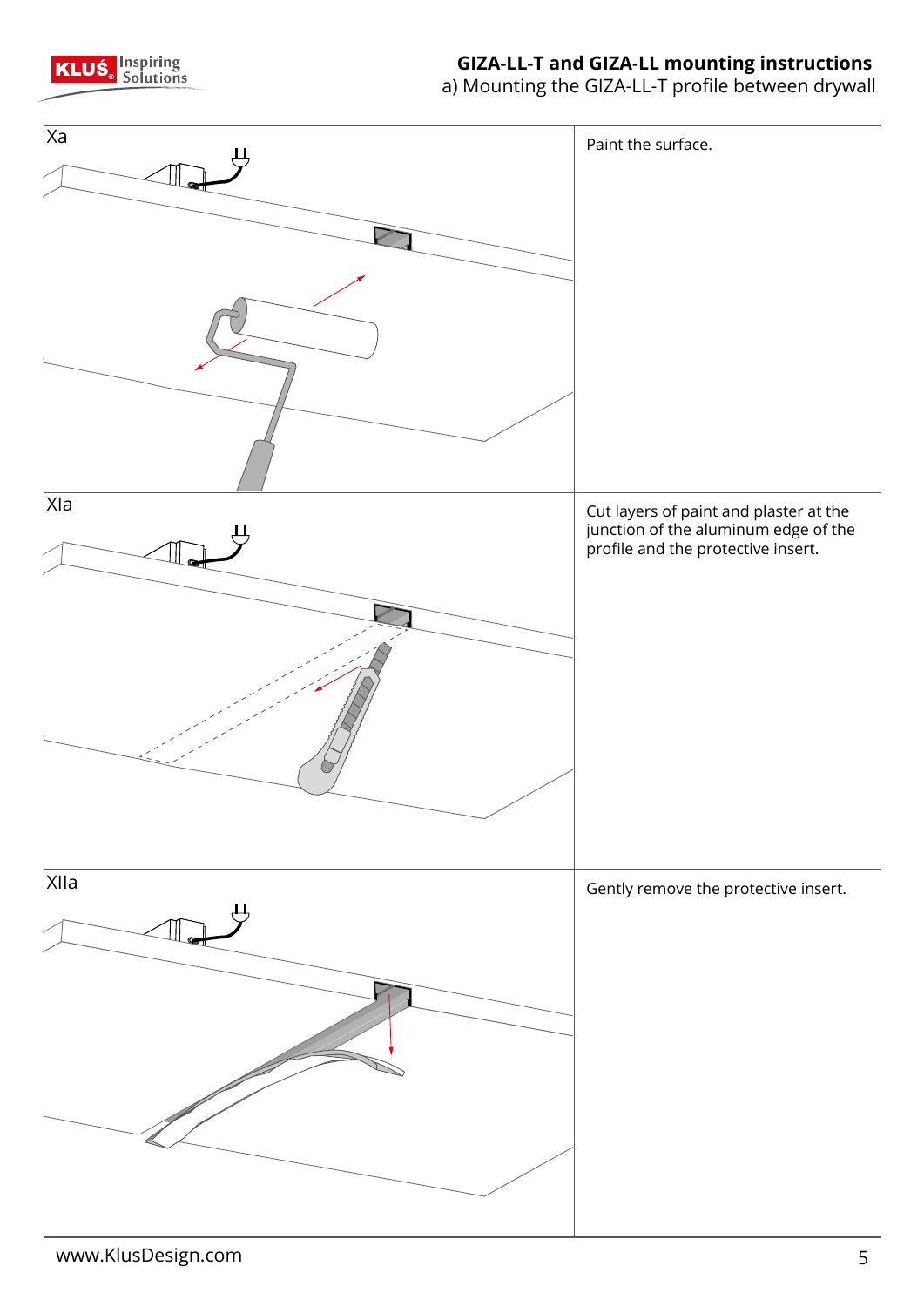

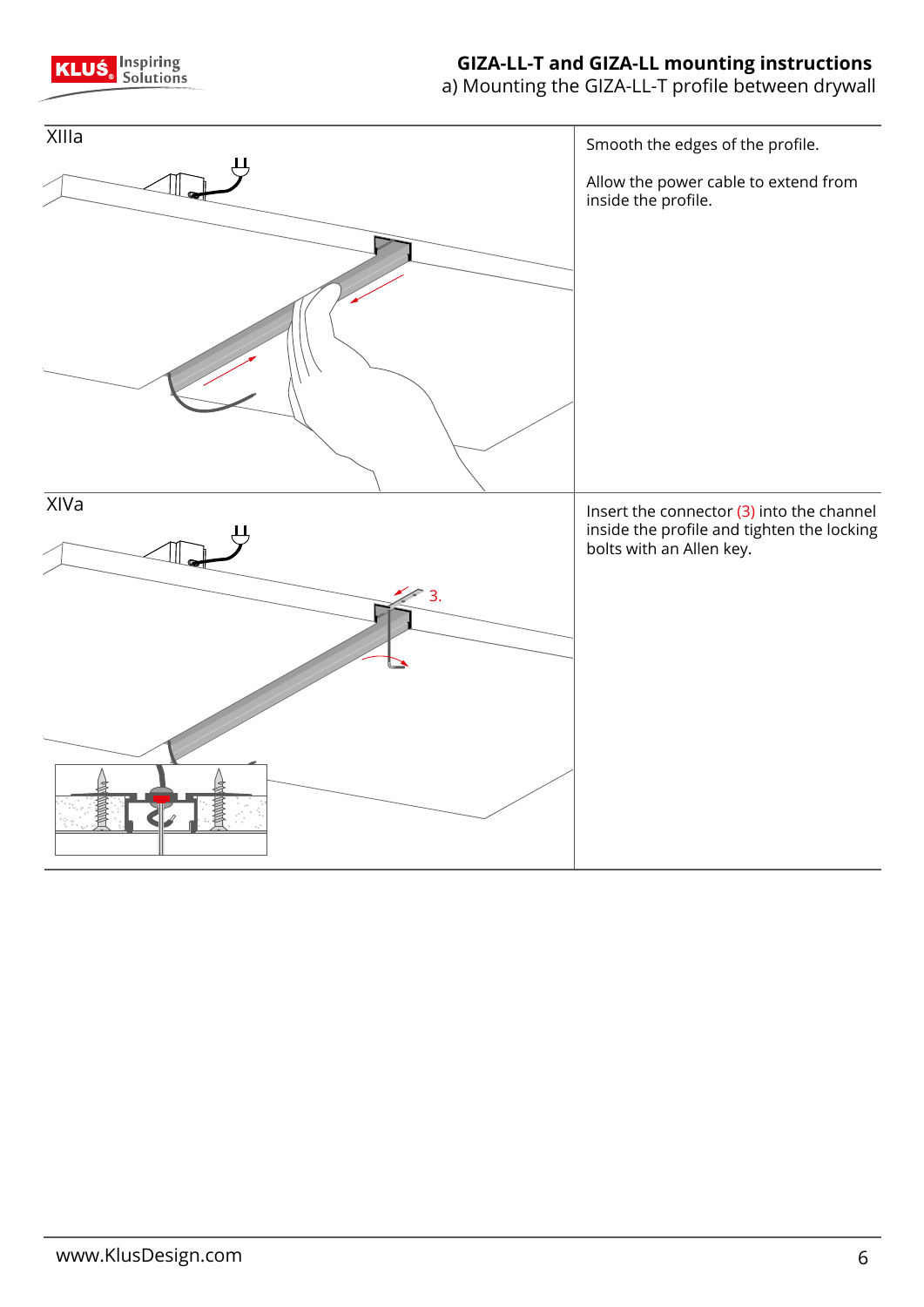

www.KlusDesign.com 7